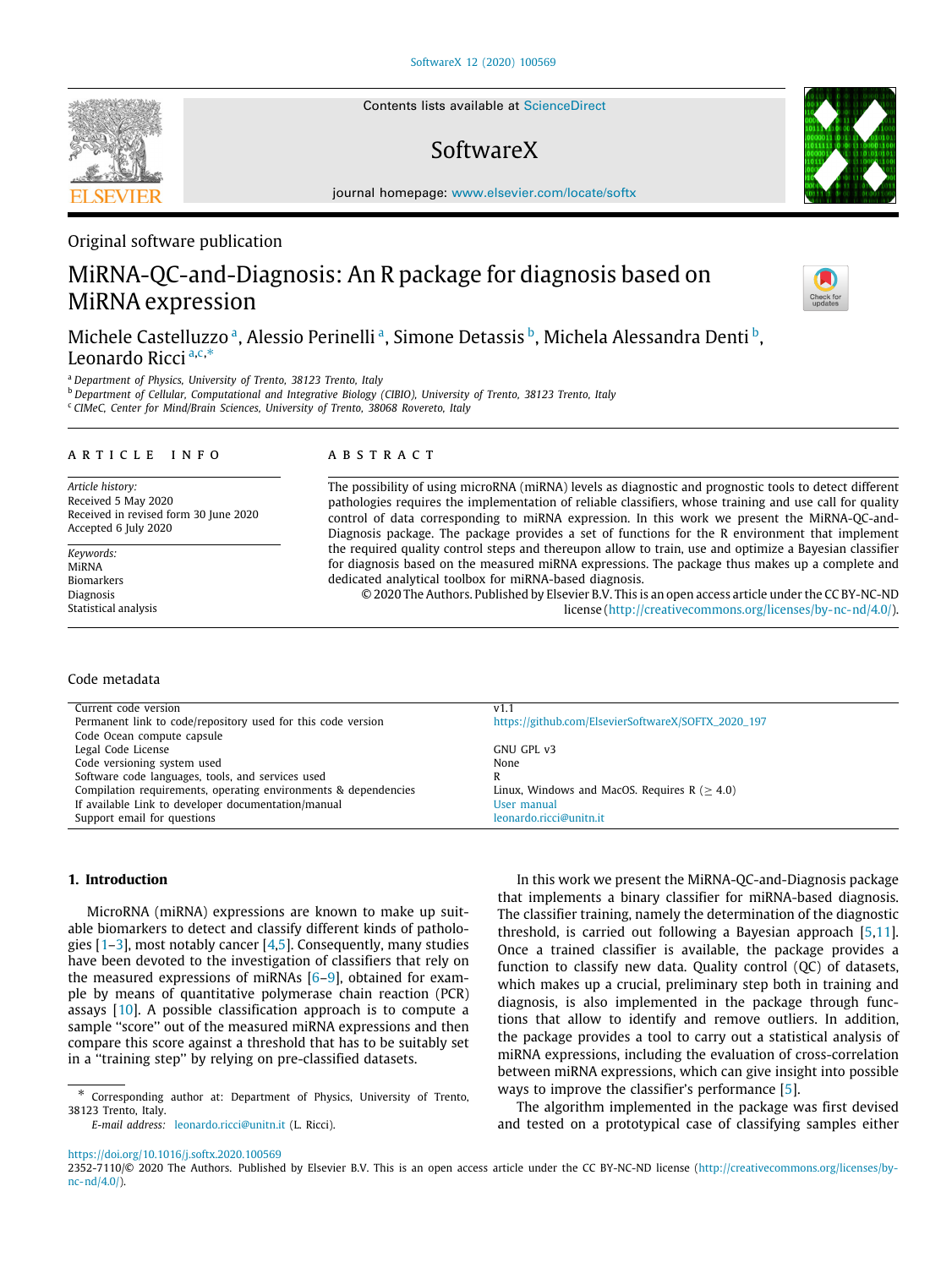to adenocarcinomas or to squamous cell carcinomas. The mathematical aspects of the algorithm, as well as the clinical case, are thoroughly described in a work by Ricci et al. [\[5](#page-5-3)] entitled ''Statistical analysis of a Bayesian classifier based on the expression of miRNAs'', which makes up the main reference to the present work.

#### **2. Bayesian classifier relying on miRNA expression multiplets**

The method described in this package is graphically summarized in [Fig.](#page-2-0) [1.](#page-2-0)

The input data required by the algorithm are subject-related measurements of miRNA expressions. Typically, for each subject, a set – i.e. a multiplet – of measured values is available for each miRNA of interest. In the framework of miRNA-based diagnosis, miRNA expressions are usually provided in triplicates [\[5](#page-5-3)]. A dataset that is used to train the classifier must contain, for each subject, the *a priori* classification, i.e. a clinical diagnosis that is typically inferred by immunohistochemical analysis and gene profiling.

In the QC step, data are first prepared by condensing the information contained in each multiplet into a pair given by the sample mean  $\bar{x}$  and the sample standard deviation *s* of the multiplet's original values. To this purpose, the size *m* of the multiplets has to be set by the user. Multiplets with size different from the selected one are discarded.

The core of the QC step of the algorithm consists in removing outliers from the dataset. This operation is carried out by considering the variance of each multiplet: given a miRNA, and assuming the multiplet variances to be distributed as a  $\chi^2$ , a multiplet can be identified as an outlier whenever its variance exceeds a threshold  $\sigma_{\max}^2$  corresponding to a given level of significance α. The corresponding standard deviation  $σ<sub>max</sub>$ , which is referred to in the package as ''quality threshold'', can be either inferred through a statistical analysis on a given dataset or already known from previous assessments.

The second step of the algorithm consists in training a Bayesian classifier to distinguish between two sets of classes, henceforth referred to as the ''Target set'' *T* and the ''Versus set'' *V*. Both *T* and *V* are sets of classes – possibly a single one – into which subjects have been *a priori* classified by using the alternative diagnostic techniques mentioned above. The key quantity a classifier relies on is taken to be a linear combination of the sample means of suitably selected miRNAs [[5\]](#page-5-3); the numerical value of the linear combination makes up the subject-related score.

The selection of miRNAs and the choice of the related coefficients, i.e. the definition of the linear combination providing the score, is a crucial step of the algorithm. Unless a prior knowledge is given, this step requires a preliminary statistical analysis, which is performed separately on each miRNA, as follows. Subjects are grouped according to their *a priori* classification into the two *T* and *V* sets and thereupon the sample mean and sample standard deviation of that miRNA's values are computed for both sets. The analysis provides the *p* value of the Shapiro–Wilk test for normality as well as the *p* value of the Student's t-test to check the null hypothesis that the Target and Versus sets have the same population mean. The result is used to determine whether a miRNA is suitably discriminating between the two sets.

In addition, a matrix containing the linear correlation coefficients between the pairs of all available miRNAs is computed, along with the corresponding *p* value matrix. The reason is that correlation can be used to improve the accuracy of a classifier by combining a discriminating miRNA with a second, not necessarily discriminating one [[5\]](#page-5-3). Besides the matrices of the linear correlation coefficients and of the *p* values, a matrix of the optimal coefficients for each miRNA pair is produced.

The method also allows to take into account a possible experimental bias in the measurement of miRNA expressions. For example, measurements taken at different times and/or by using different setups can lead to different values of the multiplets' sample means. A possible solution (see for example Ref. [\[12\]](#page-5-8)) is the use of a specific miRNA as a ''normalizer''. Consequently, rather than considering a single miRNA value, the analysis is carried out on the difference between that value and the corresponding normalizer value.

When a suitable linear combination is identified by specifying the set of miRNAs  ${F_i}$  and the coefficients  ${c_i}$ , the training phase consists in assessing a diagnostic threshold  $\chi$  so that, if a score does (does not) overcome it, the corresponding subject is classified into the *T* (*V*) set. The value of  $\chi$  is assessed in order to obtain the maximum accuracy (rate of correct responses). Two additional thresholds are assessed, namely  $\chi_{90:10}$  and  $\chi_{10:90}$ , corresponding to the 90% and 10% likelihood of the subject to belong to the Target set, respectively.

Once diagnostic thresholds are given, diagnosis can be performed on any new subject according to the very same rule.

# **3. Software framework**

# *3.1. Software architecture*

The package consists of a set of functions for the R environment [\[13\]](#page-5-9). Documentation for each function is included in the package and is directly accessed from the R environment by means of the help() command. A pdf user manual concerning download, setup, and use of the functions is provided within the package.

# *3.2. Quality control: preprocessing and outlier removal*

Four functions, miRNA\_expressionPreprocessing, miRNA\_ assessQualityThreshold, miRNA\_loadQualityThreshold, miRNA\_removeOutliers, concern the QC stage leading to the removal of outliers from the input dataset. The diagram in [Fig.](#page-2-1) [2](#page-2-1) shows the typical workflow that uses these functions.

The input data have to be formatted as a data frame object, with columns labelled as 'Subject', 'miRNA' and 'Value'. A training dataset has to contain an additional column labelled 'Class' corresponding to the *a priori* diagnosis.

The preprocessing occurs through the function miRNA\_ expressionPreprocessing. A first action consists in removing rows containing non-numerical entries in the 'Value' column. If the resulting number of rows for a given subject and miRNA coincides with the multiplet size  $m$ , the sample mean  $\bar{x}$  and the sample standard deviation *s* are computed for that multiplet. The preprocessed data frame contains the columns 'Subject', 'miRNA', 'Mean', 'StdDev', 'SampleSize' and, in the case of a training dataset, the 'Class' column too.

Given the preprocessed data frame and a level of significance  $\alpha$  set by the user (for example  $\alpha = 0.05$ ), the function miRNA\_assessQualityThreshold evaluates the quality threshold  $\sigma_{\text{max}}$  for each miRNA. The output is a data frame whose columns 'miRNA' and 'QualityThreshold' contain the miR-NAs available in the dataset and the corresponding quality thresholds. Alternatively, it is possible to load a pre-determined file by means of the function miRNA\_loadQualityThreshold.

Outliers are filtered out by the function miRNA\_remove-Outliers. The function, which is fed with the preprocessed data frame and the quality threshold data frame, returns a copy of the preprocessed data frame devoid of outliers.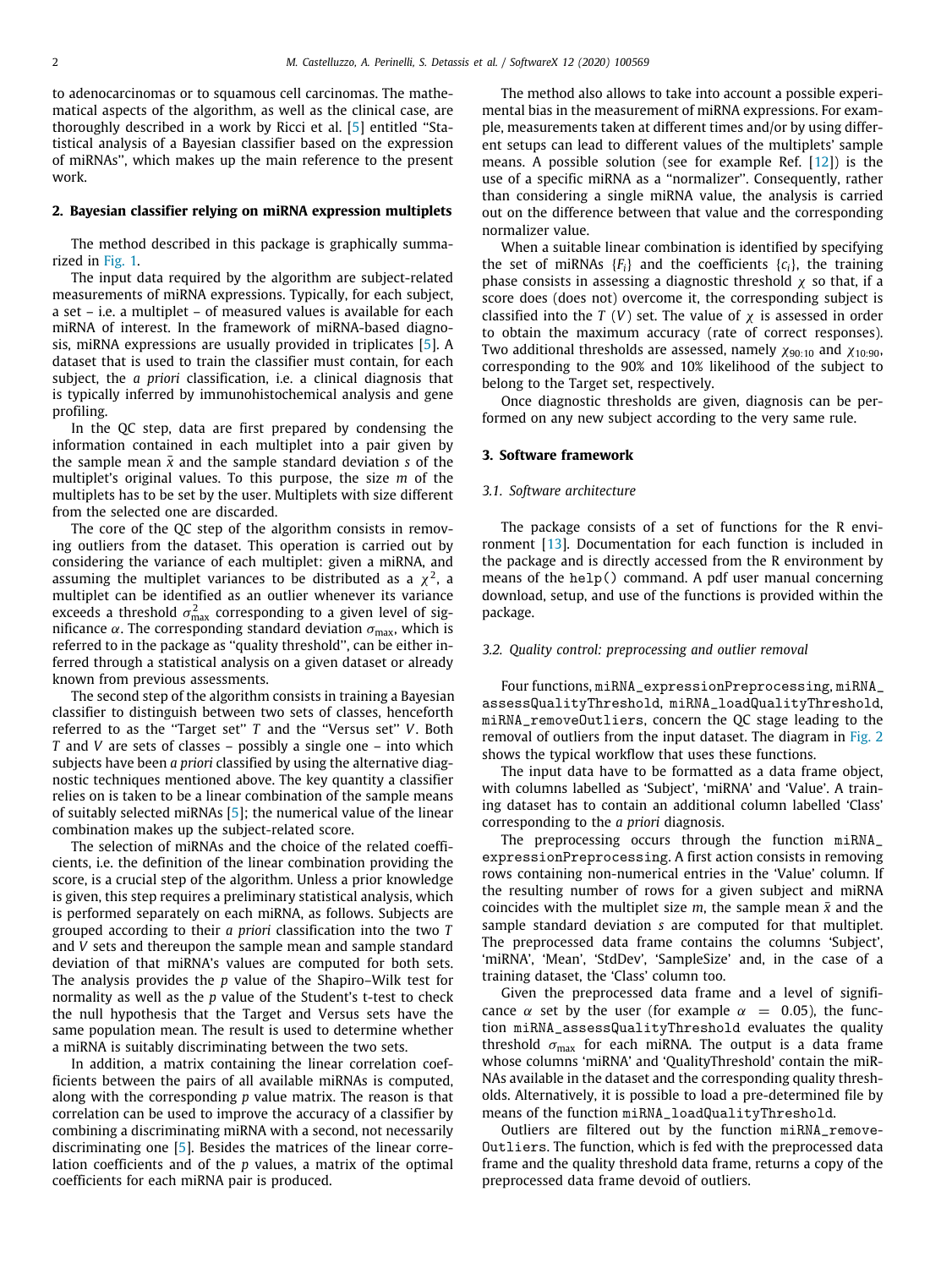

**Fig. 1.** Graphical summary of the classification pipeline.

<span id="page-2-0"></span>

<span id="page-2-1"></span>**Fig. 2.** Pipeline concerning the QC stages, namely preprocessing and outlier removal.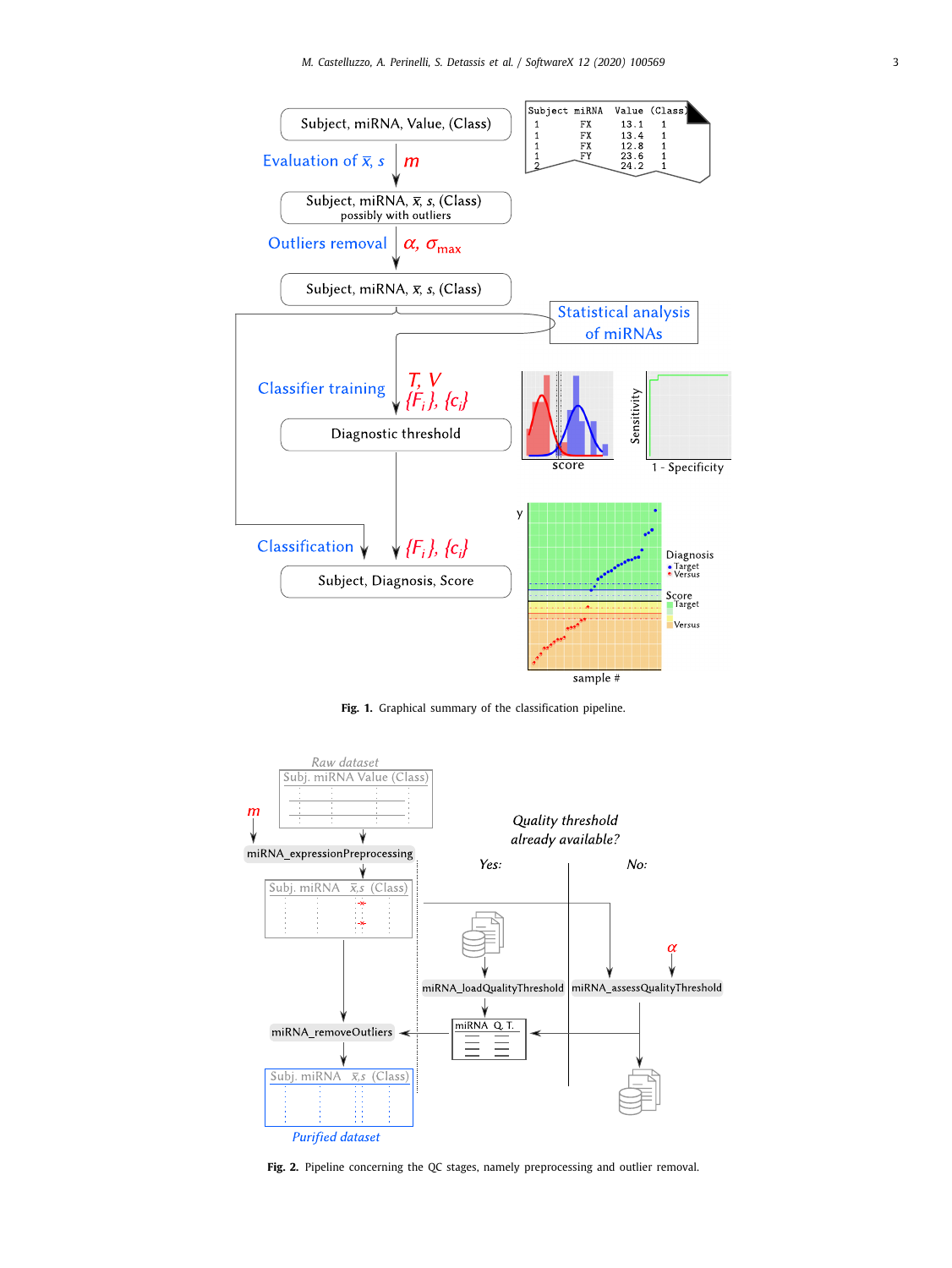

Fig. 3. Pipeline concerning the training of a Bayesian classifier and its use.

# <span id="page-3-0"></span>*3.3. Training of the Bayesian classifier*

The functions miRNA\_classifierSetup, miRNA\_loadDiagnosticThresholds, miRNA\_diagnosis concern the miRNA statistical analysis, the training of the Bayesian classifier, and the use of the classifier for diagnosis and testing. [Fig.](#page-3-0) [3](#page-3-0) shows the typical workflow concerning these three functions.

The function miRNA\_classifierSetup performs both miRNA analysis and classifier training. The function takes in a preprocessed data frame, two lists of classes to be used as Target and Versus sets, a list of miRNAs, and a list of coefficients. The last two lists describe the score, namely the linear combination which the classifier relies on. Depending on the inputs to the function, two different function modes can be evoked. The preprocessed data frame and the Target set are mandatory in all cases. If no Versus set is provided, the function automatically assumes all the remaining classes in the dataset to belong to the Versus set. Alternatively, the Versus set can be explicitly provided as an additional input list.

In *Analysis mode*, i.e. when a statistical analysis of the available miRNAs has to be carried out, no further inputs are required. However, if a single miRNA is given in input, it is used as normalizer. In *Analysis mode* the function miRNA\_classifierSetup produces in output a data frame containing the results of the analysis as well as histogram plots regarding miRNA expression distributions both in the case of the Target set and of the Versus set.

In *Training mode*, a list of miRNAs and the corresponding list of coefficients are fed to the function. The two lists again describe the linear combination which the classifier relies on, i.e. the score. The main output parameter of the classifier is the diagnostic threshold  $\chi$ , which is produced along with the thresholds  $\chi_{90:10}$ ,  $X10:90$ 

In addition the function miRNA\_classifierSetup produces a set of parameters to express the classifier's performance: confusion matrix; accuracy (rate of correct responses); specificity and sensitivity; F1-score; separation d', normalized by the standard deviation, between score distributions of the Target and the Versus set; area-under-curve of the Receiver Operating Characteristic (ROC) curve [\[14](#page-5-10)]. The function also produces histogram plots of the score distribution, a scatter plot of the score values against the thresholds, and the ROC curve plot.

# *3.4. Diagnosis through the Bayesian classifier*

If already available, diagnostic threshold values can be loaded by using the function miRNA\_loadDiagnosticThresholds.

Finally, diagnosis, namely the classification of subjects in a dataset as belonging to the 'Target' or 'Versus' class, is performed through the function miRNA\_diagnosis. Taking as input a preprocessed dataset and a diagnostic threshold data frame, this function produces a dataset containing the columns 'Subject', 'Diagnosis', 'Score'.

In order to test the classifier's performance, provided that an *a priori* classification is available, the function also produces the set of parameters, and the related plots, described above.

# **4. Illustrative examples**

In this section three examples of analysis pipelines relying on the MiRNA-QC-and-Diagnosis functions are presented. The datasets and the scripts containing the related function calls are stored in the /examples/ directory within the package:

- Synthetic data
	- **–** synthetic\_dataset\_alpha.dat
	- **–** synthetic\_dataset\_beta.dat
	- **–** example\_synthetic\_dataset.R
- Real data 1 (see Ref.  $[5]$ )
	- **–** real\_dataset\_1\_training.dat
	- **–** real\_dataset\_1\_testing.dat
	- **–** real\_dataset\_1\_additional.dat
	- **–** example\_real\_dataset\_1.R
- Real data 2 (see Ref.  $[3]$ )
	- **–** real\_dataset\_2\_training.dat
	- **–** real\_dataset\_2\_testing.dat
	- **–** example\_real\_dataset\_2.R

In the first example data are simulated: while they mimic real experimental data, they do not correspond to any real subject. On the other hand, data used in the second and third example are real. The analysis of these datasets are the topics of Refs. [[5\]](#page-5-3) and  $[3]$  $[3]$ . The data of the second example are also available  $[15]$  $[15]$  $[15]$  as supplementary material to Ref. [[5](#page-5-3)].

In the following, only the first example is described. Details of the example pipeline are discussed in the MiRNA-QC-and-Diagnosis user manual (/docs/manual.pdf).

With regard to the other two examples, data sources, analysis procedures and outcomes are thoroughly described in the respective references. The two scripts enclosed in the package allow to reproduce the numerical results and the graphical plots presented in the original works.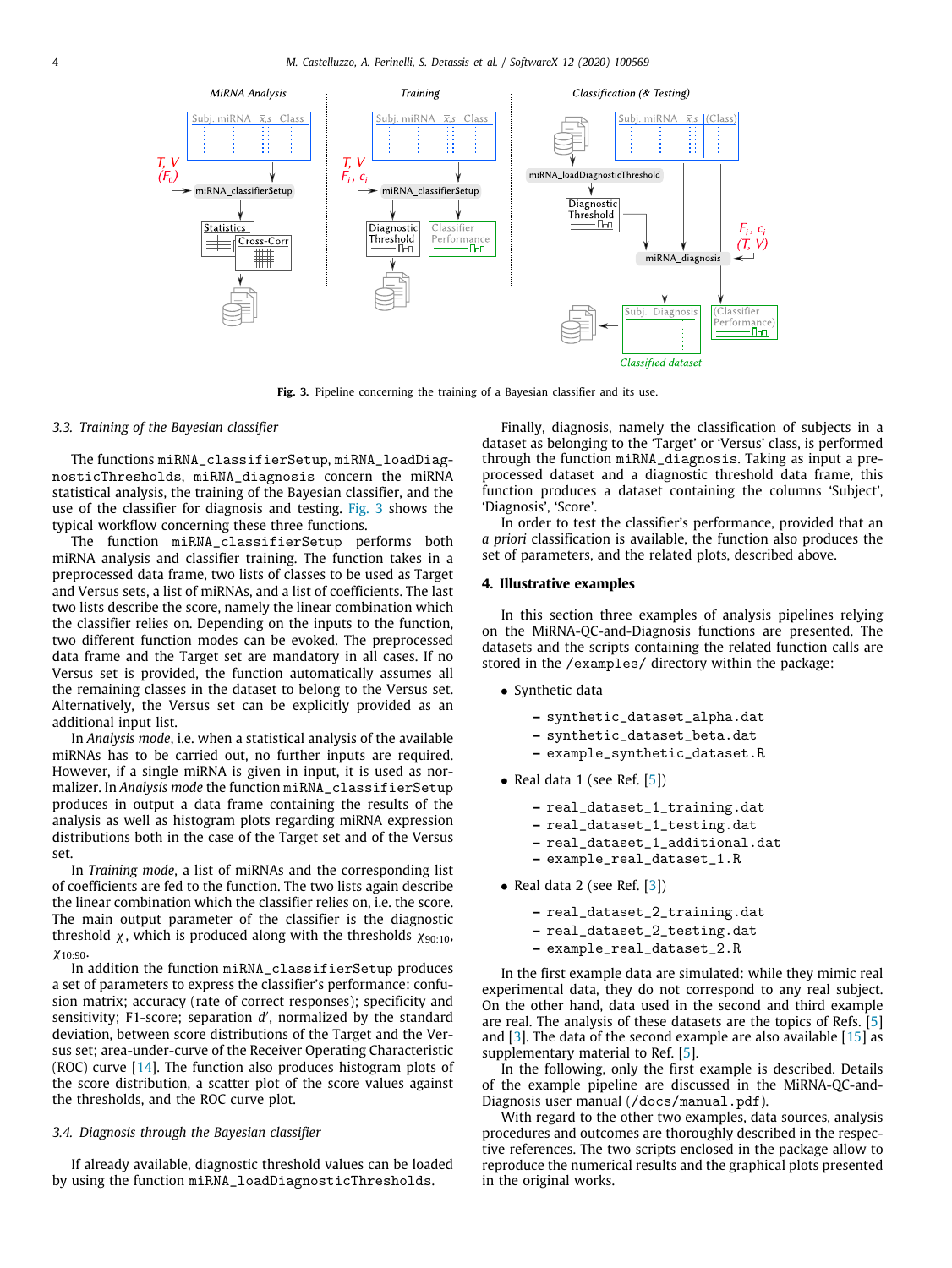

<span id="page-4-0"></span>**Fig. 4.** Histograms, for each analysed miRNA, of the expression values both in the case of the Target (blue) and the Versus (red) set. (a) FX. (b) FY. (c) FZ. (d) ∆FX = FX−FZ. (e) ∆FY = FY−FZ. (For interpretation of the references to colour in this figure legend, the reader is referred to the web version of this article.)

### *4.1. Data format, loading and preprocessing*

The raw dataset used in this example is stored in the file synthetic\_dataset\_alpha.dat and contains data corresponding to 120 subjects, which are labelled by integer numbers. For each subject, data corresponding to three miRNAs, labelled as FX, FY, FZ, are present. With the exception of the very last subject, for each miRNA three values (a triplicate, i.e. a multiplet of size 3) are provided. The last subject has multiplets of size 2 (doublets) instead. Because a 'Class' column is present, the dataset is eligible for classifier training.

The first step is to load the dataset file. Because the column names are written in the first row, it is sufficient to call the R function read.table with the "header" argument set to TRUE.

Preprocessing is performed by the miRNA\_expression-Preprocessing function, with ''multipletSize'' set to 3. Consequently, subject #120 is excluded from the resulting preprocessed data frame.

# *4.2. Outlier removal*

To remove outliers, a quality threshold has first to be assessed for each miRNA. This assessment is carried out by feeding the preprocessed data frame to the function miRNA\_assess-QualityThreshold. In this example, the significance level  $\alpha$  is set to 0.05; the resulting quality threshold values turn out to be 0.51, 0.50, 0.53 for the miRNAs FX, FY, FZ, respectively.

Once the quality thresholds are available, the preprocessed data frame is purified by removing possible outliers through the function miRNA\_removeOutliers. As a consequence, the purified data frame (345 entries) turns out to be smaller than the preprocessed one (357 entries).

### *4.3. Features analysis*

The purified data frame contains the classes "A", "B", "C". In this example, the first class alone makes up the Target set, while the remaining two classes are assumed to belong to the Versus set. Because the optimal choice of miRNAs and the related coefficients to be used by the classifier is unknown, the function miRNA\_classifierSetup is first run in *Analysis mode*. The re-sulting histogram plots are shown in [Fig.](#page-4-0)  $4(a)$  $4(a)$ –(c) corresponding to the distributions of the miRNAs FX, FY, FZ. None of the three miRNAs appears to discriminate between the Target and the Versus set. On the other hand,  $Fig. 4(d)$  $Fig. 4(d)$  $Fig. 4(d)$  $Fig. 4(d)$ , (e) show the histogram plots in the case of FZ taken as a normalizer, i.e. for the linear combinations  $\Delta FX = FX-FZ$  and  $\Delta FY = FY-FZ$ . According to the Student's t-test analysis (the Shapiro–Wilk test of normality produced positive outcomes), the difference  $\Delta FX = FX-FZ$  efficiently discriminates between the Target and the Versus set. It is then possible to use the linear combination  $1·FX + (-1)·FZ$  as the classifier's score.

# *4.4. Training of a Bayesian classifier*

Once a linear combination is established, the Bayesian classifier is trained by means of the function miRNA\_classifier-Setup set in *Training mode*. For the dataset used in this example, the classifier diagnostic threshold turns out to be  $\chi = 4.6 \pm 0.1$ . The function miRNA\_classifierSetup also produces the three graphical files shown in [Fig.](#page-5-12) [5.](#page-5-12)

# *4.5. Classification of a dataset*

The /examples/ directory stores a second dataset, namely synthetic\_dataset\_beta.dat, which includes simulated data for 200 subjects. In this case, no 'Class' column is present. Loading and preprocessing are identical to the case of the dataset synthetic\_dataset\_alpha.dat presented above. After QC, the dataset is reduced to 183 subjects.

The dataset is classified by means of the function miRNA\_ diagnosis. The lists of miRNAs and coefficients are the same as the ones used in the training step. In addition, the diagnostic thresholds yielded by the training process are fed to the function. The classification assigns 93 subjects to the Target set and 90 subjects to the Versus set.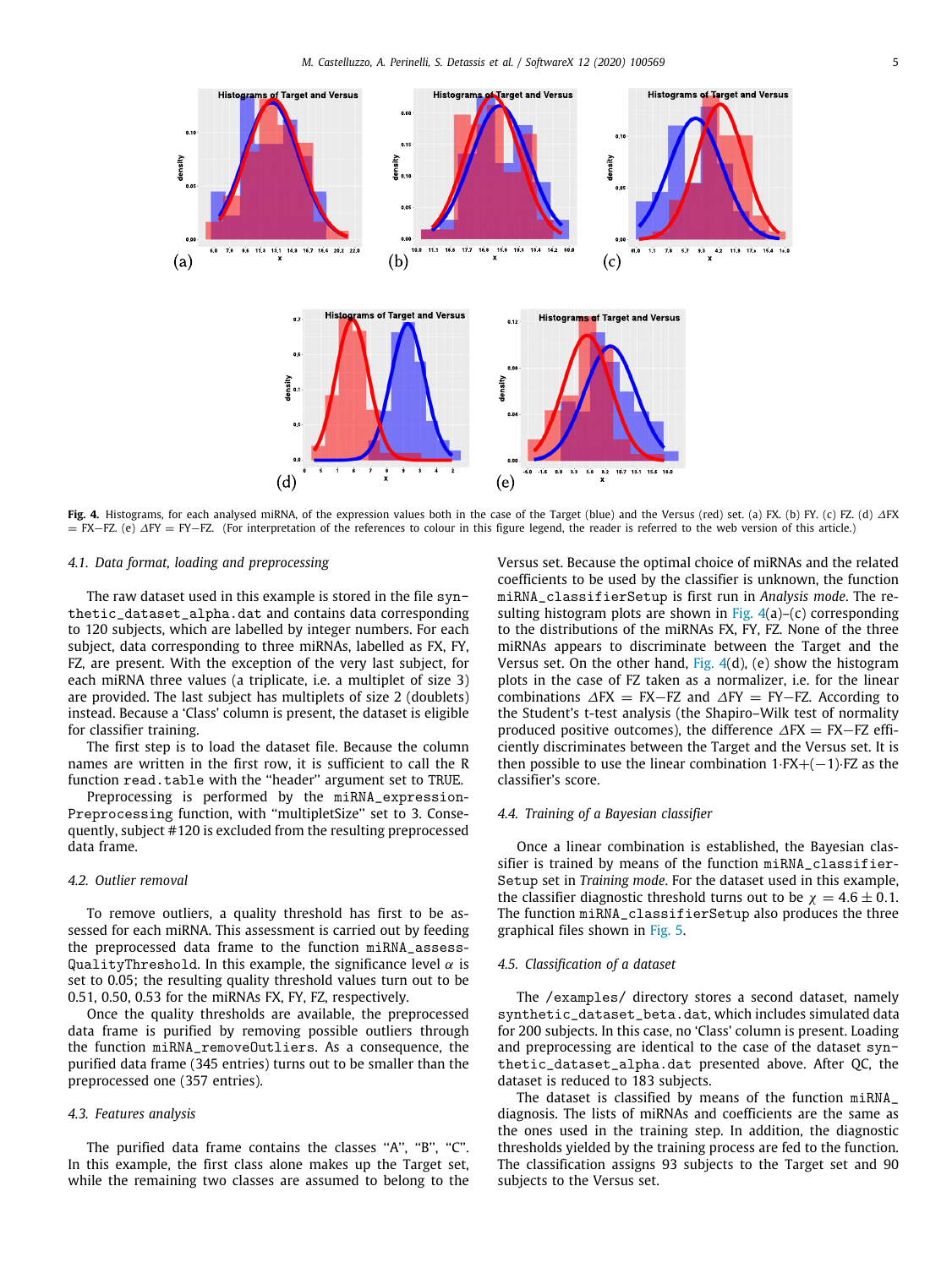

<span id="page-5-12"></span>Fig. 5. Classifier training outcomes. (a) Histograms of the score distributions for the Target set (blue) and the Versus set (red). The green lines correspond to the diagnostic threshold (solid line) and the corresponding uncertainty (dash-dotted lines). (b) ROC curve. (c) Scatter plot of the score values against the diagnostic thresholds. The black, blue and red solid lines correspond to the diagnostic threshold  $\chi$ ,  $\chi_{90:10}$  and  $\chi_{10:90}$ , respectively, while the dash-dotted lines correspond to the related uncertainties. (For interpretation of the references to colour in this figure legend, the reader is referred to the web version of this article.)

### **5. Conclusions**

In this work, the MiRNA-QC-and-Diagnosis package is presented. The package implements, in the R environment, a complete set of functions that carry out quality control tasks on input data corresponding to measured values of miRNA expressions, and allow both to train and use a Bayesian classifier for diagnostic purposes.

Many powerful algorithms exist to set up a classifier, like support vector machines  $[16,17]$  $[16,17]$  $[16,17]$ , C4.5  $[18,19]$  $[18,19]$  $[18,19]$  $[18,19]$ , linear and quadratic discriminant analysis [[20](#page-6-1)[,21\]](#page-6-2), k-nearest neighbours algorithms [[22](#page-6-3)[,23\]](#page-6-4). For each approach, an R implementation is available. Despite these methods are quite versatile to optimize the decisional parameters on a training set, a probabilistic approach is more suited to provide an immediate quantification of the reliability of a classifier's performance. The advantage of using the Bayesian approach implemented within the MiRNA-QC-and-Diagnosis package relies on the verification of the normality of the different distributions of interest. This advantage allows for the estimation of the classifier's reliability even in the case of a limited size of the available data sets.

Beside providing a binary classifier based on a Bayesian approach, the MiRNA-QC-and-Diagnosis package tackles two aspects that are crucial to set up a reliable classifier: a quality control stage for the identification and removal of outliers; a suitable statistical analysis of input data to improve the classifier's performance by exploiting correlations. The MiRNA-QC-and-Diagnosis package thus makes up a dedicated toolbox to develop pipelines for diagnosis based on measured miRNA expressions.

A future development of the method presented in this paper can regard the automatization of the procedure that leads to the optimal choice of the miRNAs to be used within the classifier and to the trimming of the related coefficients.

# **Declaration of competing interest**

The authors declare that they have no known competing financial interests or personal relationships that could have appeared to influence the work reported in this paper.

# **References**

- <span id="page-5-0"></span>[1] Grasso M, Piscopo P, Confaloni A, Denti MA. Circulating miRNAs as biomakers for neurodegenerative diseases. Molecules 2014;19:6891–910. <http://dx.doi.org/10.3390/molecules19056891>.
- [2] Grasso M, Piscopo P, Talarico G, Ricci L, Crestini A, Tosto G, Gasparini M, Bruno G, Denti MA, Confaloni A. Plasma microRNA profiling distinguishes patients with frontotemporal dementia from healthy subjects. Neurobiol Aging 2019;84. <http://dx.doi.org/10.1016/j.neurobiolaging.2019.01.024>, 240.e1–240.e12.
- <span id="page-5-1"></span>[3] Detassis S, Del Vescovo V, Grasso M, Masella S, Cantaloni C, Cima L, Cavazza A, Graziano P, Rossi G, Barbareschi M, Ricci L, Denti MA. MiR375- 3p distinguishes low-grade neuroendocrine from non-neuroendocrine lung tumors in FFPE samples. Front Mol Biosci 2020;7:86. [http://dx.doi.org/10.](http://dx.doi.org/10.3389/fmolb.2020.00086) [3389/fmolb.2020.00086](http://dx.doi.org/10.3389/fmolb.2020.00086).
- <span id="page-5-2"></span>[4] Del Vescovo V, Grasso M, Barbareschi M, Denti MA. MicroRNAs as lung cancer biomarkers. World J Clin Oncol 2014;5:604-20. [http://dx.doi.org/](http://dx.doi.org/10.5306/wjco.v5.i4.604) [10.5306/wjco.v5.i4.604.](http://dx.doi.org/10.5306/wjco.v5.i4.604)
- <span id="page-5-3"></span>[5] Ricci L, del Vescovo V, Cantaloni C, Grasso M, Barbareschi M, Denti MA. Statistical analysis of a Bayesian classifier based on the expression of miR-NAs. BMC Bioinformatics 2015;16:287. [http://dx.doi.org/10.1186/s12859-](http://dx.doi.org/10.1186/s12859-015-0715-9) [015-0715-9](http://dx.doi.org/10.1186/s12859-015-0715-9).
- <span id="page-5-4"></span>[6] Lebanony D, Benjamin H, Gilad S, Ezagouri M, Dov A, Ashkenazi K, Gefen N, Izraeli S, Rechavi G, Pass H, Nonaka D, Li J, Spector Y, Rosenfeld N, Chajut A, Cohen D, Aharonov R, Mansukhani M. Diagnostic assay based on hsa-miR-205 expression distinguishes squamous from nonsquamous non-small-cell lung carcinoma. J Clin Oncol 2009;27:2030–7. [http://dx.doi.org/10.1200/](http://dx.doi.org/10.1200/JCO.2008.19.4134) [JCO.2008.19.4134.](http://dx.doi.org/10.1200/JCO.2008.19.4134)
- [7] Tan X, Qin W, Zhang L, Hang J, Li B, Zhang C, Wan J, Zhou F, Shao K, Sun Y, Wu J, Zhang X, Qiu B, Li N, Shi S, Feng X, Zhao S, Wang Z, Zhao X, Chen Z, Mitchelson K, Cheng J, Guo Y, He J. A 5-microRNA signature for lung squamous cell carcinoma diagnosis and hsa-miR-31 for prognosis. Clin Cancer Res 2011;17:6802–11. [http://dx.doi.org/10.1158/](http://dx.doi.org/10.1158/1078-0432.CCR-11-0419) [1078-0432.CCR-11-0419](http://dx.doi.org/10.1158/1078-0432.CCR-11-0419).
- [8] Lee HW, Lee EH, Ha SY, Lee CH, Chang HK, Chang S, Kwon KY, Hwang IS, Roh MS, Seo JW. Altered expression of microRNA miR-21, miR-155, and let-7a and their roles in pulmonary neuroendocrine tumors. Pathol Int 2012;62:583–91. <http://dx.doi.org/10.1111/j.1440-1827.2012.02845.x>.
- <span id="page-5-5"></span>[9] Huang W, Hu J, Yang DW, Fan XT, Jin Y, Hou YY, Wang JP, Yuan YF, Tan YS, Zhu XZ, Bai CX, Wu Y, Zhu HG, Lu SH. Two microRNA panels to discriminate three subtypes of lung carcinoma in bronchial brushing specimens. Am J Respir Crit Care Med 2012;186:1160-7. [http://dx.doi.org/](http://dx.doi.org/10.1164/rccm.201203-0534OC) [10.1164/rccm.201203-0534OC](http://dx.doi.org/10.1164/rccm.201203-0534OC).
- <span id="page-5-6"></span>[10] Benes V, Castoldi M. Expression profiling of microRNA using realtime quantitative PCR, how to use it and what is available. Methods 2010;50:244–9. <http://dx.doi.org/10.1016/j.ymeth.2010.01.026>.
- <span id="page-5-7"></span>[11] Gorunescu F, Belciug S. Ch. intelligent decision support systems in automated medical diagnosis. In: Advances in biomedical informatics. Springer International Publishing; 2018, p. 161–86. [http://dx.doi.org/10.1007/978-](http://dx.doi.org/10.1007/978-3-319-67513-8_8) [3-319-67513-8\\_8](http://dx.doi.org/10.1007/978-3-319-67513-8_8).
- <span id="page-5-8"></span>[12] Peltier HJ, Latham GJ. Normalization of microRNA expression levels in quantitative RT-PCR assays: identification of suitable reference RNA targets in normal and cancerous human solid tissues. RNA 2008;14:844–52. [http:](http://dx.doi.org/10.1261/rna.939908) [//dx.doi.org/10.1261/rna.939908](http://dx.doi.org/10.1261/rna.939908).
- <span id="page-5-9"></span>[13] R project webpage: <https://www.r-project.org/> (accessed Dec. 2019).
- <span id="page-5-10"></span>[14] Robin X, Turck N, Hainard A, Tiberti N, Lisacek F, Sanchez J-C, Müller M. PROC: an open-source package for R and S+ to analyze and compare ROC curves. BMC Bioinformatics 2011;12:77. [http://dx.doi.org/10.1186/1471-](http://dx.doi.org/10.1186/1471-2105-12-77) [2105-12-77](http://dx.doi.org/10.1186/1471-2105-12-77).
- <span id="page-5-11"></span>[15] Data are available at: [https://static-content.springer.com/esm/art%3A10.](https://static-content.springer.com/esm/art%3A10.1186%2Fs12859-015-0715-9/MediaObjects/12859_2015_715_MOESM1_ESM.txt) [1186%2Fs12859-015-0715-9/MediaObjects/12859\\_2015\\_715\\_MOESM1\\_](https://static-content.springer.com/esm/art%3A10.1186%2Fs12859-015-0715-9/MediaObjects/12859_2015_715_MOESM1_ESM.txt) [ESM.txt.](https://static-content.springer.com/esm/art%3A10.1186%2Fs12859-015-0715-9/MediaObjects/12859_2015_715_MOESM1_ESM.txt)
- <span id="page-5-13"></span>[16] [Cristianini N, Shawe-Taylor J. An introduction to support vector machines](http://refhub.elsevier.com/S2352-7110(20)30197-7/sb16) [and other kernel-based learning methods. Cambridge, UK: Cambridge](http://refhub.elsevier.com/S2352-7110(20)30197-7/sb16) [university press; 2000.](http://refhub.elsevier.com/S2352-7110(20)30197-7/sb16)
- <span id="page-5-14"></span>[17] Support vector machines are implemented in R by the svm function of the e1071 package: <https://www.rdocumentation.org/packages/e1071>.
- <span id="page-5-15"></span>[18] [Quinlan JR. C4.5: Programs for machine learning. California, USA: Morgan](http://refhub.elsevier.com/S2352-7110(20)30197-7/sb18) [Kaufmann Publishers; 1993.](http://refhub.elsevier.com/S2352-7110(20)30197-7/sb18)